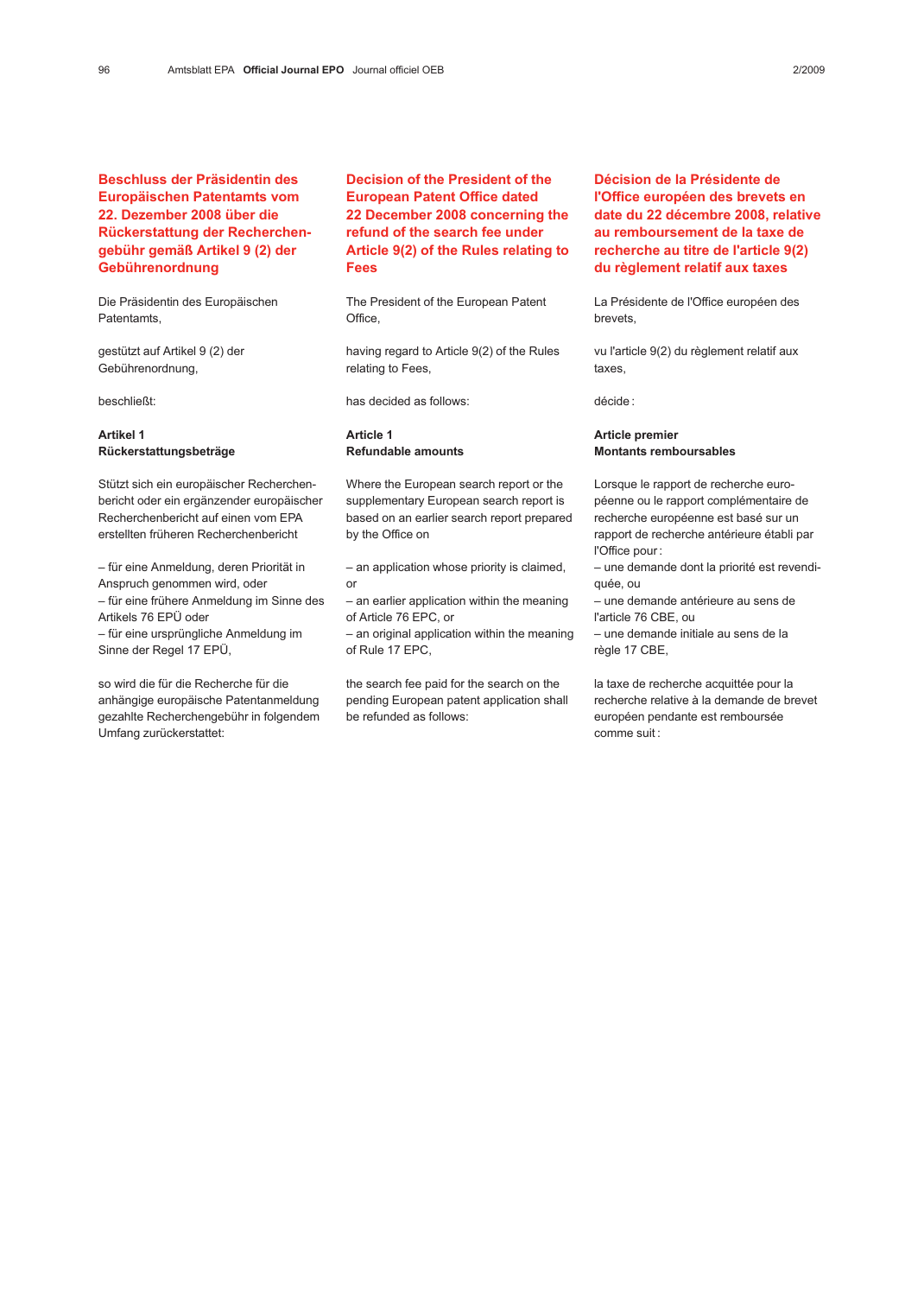|                | Art der früheren Recherche                                                                                                                                 | <b>Type of earlier search</b>                                                                                                                  | Type de recherche antérieure                                                                                                                                 | Verwertbarkeit für die<br>spätere Recherche<br><b>Level of benefit for</b><br>current search<br>Utilisation pour la<br>recherche en cours | Erstattung (prozentualer<br>Anteil der für die spätere<br>Recherche gezahlten<br>Gebühr)<br><b>Refund (expressed as</b><br>percentage of fee paid<br>for current search)<br>Remboursement<br>(en pourcentage de la<br>taxe acquittée pour la<br>recherche en cours) |
|----------------|------------------------------------------------------------------------------------------------------------------------------------------------------------|------------------------------------------------------------------------------------------------------------------------------------------------|--------------------------------------------------------------------------------------------------------------------------------------------------------------|-------------------------------------------------------------------------------------------------------------------------------------------|---------------------------------------------------------------------------------------------------------------------------------------------------------------------------------------------------------------------------------------------------------------------|
| 1              | Recherchen mit schriftlichem<br><b>Bescheid</b>                                                                                                            | Searches with written opinion                                                                                                                  | Recherches avec opinion écrite                                                                                                                               |                                                                                                                                           |                                                                                                                                                                                                                                                                     |
| 1.1            | Europäische Recherche<br>(Art. 92 EPÜ) für eine ab 1. Juli<br>2005 eingereichte europäische<br>Patentanmeldung                                             | European search<br>(Art. 92 EPC) on a European<br>patent application filed on or after<br>1 July 2005                                          | Recherche européenne<br>(art. 92 CBE) effectuée pour une<br>demande de brevet européen<br>déposée à compter du<br>1er juillet 2005                           | vollständig full intégrale<br>teilweise partial partielle                                                                                 | 100 %<br>25 %                                                                                                                                                                                                                                                       |
|                | 1.2a internationale Recherche<br>(Art. 15 (1) PCT) für eine ab<br>1. Januar 2004 eingereichte<br>internationale Anmeldung                                  | International search<br>(Art. 15(1) PCT) on an<br>international application filed<br>on or after 1 January 2004                                | Recherche internationale<br>(art. 15(1) PCT) effectuée pour<br>une demande internationale<br>déposée à compter du<br>1 <sup>er</sup> janvier 2004            | vollständig full intégrale<br>teilweise partial partielle                                                                                 | 84 %<br>21 %                                                                                                                                                                                                                                                        |
|                | 1.2b für ein nationales Amt<br>(BE <sup>1</sup> , CY, FR, GR, IT, LU, MT, NL <sup>1</sup> ,<br>TR) durchgeführte Recherche für<br>eine nationale Anmeldung | Search made on behalf of a<br>national office on a national<br>application (BE <sup>1</sup> , CY, FR, GR, IT,<br>LU, MT, NL <sup>1</sup> , TR) | Recherche effectuée pour le<br>compte d'un office national pour<br>une demande nationale (BE <sup>1</sup> , CY,<br>FR, GR, IT, LU, MT, NL <sup>1</sup> , TR) |                                                                                                                                           |                                                                                                                                                                                                                                                                     |
| $\overline{2}$ | Recherchen ohne schriftlichen<br><b>Bescheid</b>                                                                                                           | Searches without written<br>opinion                                                                                                            | Recherches sans opinion écrite                                                                                                                               |                                                                                                                                           |                                                                                                                                                                                                                                                                     |
| 2a             | europäische Recherche<br>(Art. 92 EPÜ) für eine vor dem<br>1. Juli 2005 eingereichte<br>europäische Patentanmeldung                                        | European search<br>(Art. 92 EPC) on a European<br>patent application filed before<br>1 July 2005                                               | Recherche européenne<br>(art. 92 CBE) effectuée pour une<br>demande de brevet européen<br>déposée avant le 1er juillet 2005                                  | vollständig full intégrale<br>teilweise partial partielle                                                                                 | 70 %<br>17,5 %                                                                                                                                                                                                                                                      |
| 2b             | internationale Recherche<br>(Art. 15 (1) PCT) für eine vor dem<br>1. Januar 2004 eingereichte<br>internationale Anmeldung                                  | International search<br>(Art. 15(1) PCT) on an<br>international application filed<br>before 1 January 2004                                     | Recherche internationale<br>(art. 15(1) PCT) effectuée pour<br>une demande internationale<br>déposée avant le 1er janvier 2004                               |                                                                                                                                           |                                                                                                                                                                                                                                                                     |
| 2с             | Recherche internationaler Art<br>(Art. 15 (5) PCT)                                                                                                         | International-type search<br>(Art. 15(5) PCT)                                                                                                  | Recherche de type international<br>(art. 15(5) PCT)                                                                                                          |                                                                                                                                           |                                                                                                                                                                                                                                                                     |
| 2d             | Standardrecherche                                                                                                                                          | Standard search                                                                                                                                | Recherche standard                                                                                                                                           |                                                                                                                                           |                                                                                                                                                                                                                                                                     |
| 2e             | für ein nationales Amt (BE, CY <sup>2</sup> ,<br>FR, GR <sup>2</sup> , LU, NL, TR)<br>durchgeführte Recherche für eine<br>nationale Anmeldung              | Search made on behalf of a<br>national office on a national<br>application (BE, CY <sup>2</sup> , FR, GR <sup>2</sup> ,<br>LU, NL, TR)         | Recherche effectuée pour le<br>compte d'un office national pour<br>une demande nationale (BE, CY <sup>2</sup> ,<br>FR, GR <sup>2</sup> , LU, NL, TR)         |                                                                                                                                           |                                                                                                                                                                                                                                                                     |

## Artikel 2 Höhe der Rückerstattung

Kann das EPA den früheren Recherchenbericht vollständig verwerten, so nimmt es, wie in Artikel 1 angegeben, eine vollständige Rückerstattung vor.

Kann das EPA den früheren Recherchenbericht teilweise verwerten, so nimmt es, wie in Artikel 1 angegeben, eine teilweise Rückerstattung vor.

<sup>1</sup> Einschließlich unter bestimmte Arbeitsabkommen fallende Recherchen internationaler Art.

<sup>2</sup> Gilt nur für Recherchenanträge zu nach dem 1. Januar 2009 an das EPA übermittelten nationalen Anmeldungen.

# Article 2 Refund level

If the EPO can make full use of the earlier search report, it shall make a full refund as indicated in Article 1.

If the EPO can make partial use of the earlier search report, it shall make a partial refund as indicated in Article 1.

<sup>2</sup> Applies only to search requests in respect of national applications transmitted to the EPO after 1 January 2009.

### Article 2 Niveau de remboursement

Si l'OEB peut utiliser intégralement le rapport de recherche antérieure, il effectue un remboursement intégral selon les modalités visées à l'article premier.

Si l'OEB peut utiliser partiellement le rapport de recherche antérieure, il effectue un remboursement partiel selon les modalités visées à l'article premier.

<sup>1</sup> Includes international-type searches covered by a specific working agreement.

<sup>1</sup> Y compris les recherches de type international

faisant l'objet d'un accord de travail spécifique.

<sup>&</sup>lt;sup>2</sup> Ne s'applique qu'aux demandes de recherche relatives à des demandes nationales transmises à l'OEB après le 1er janvier 2009.